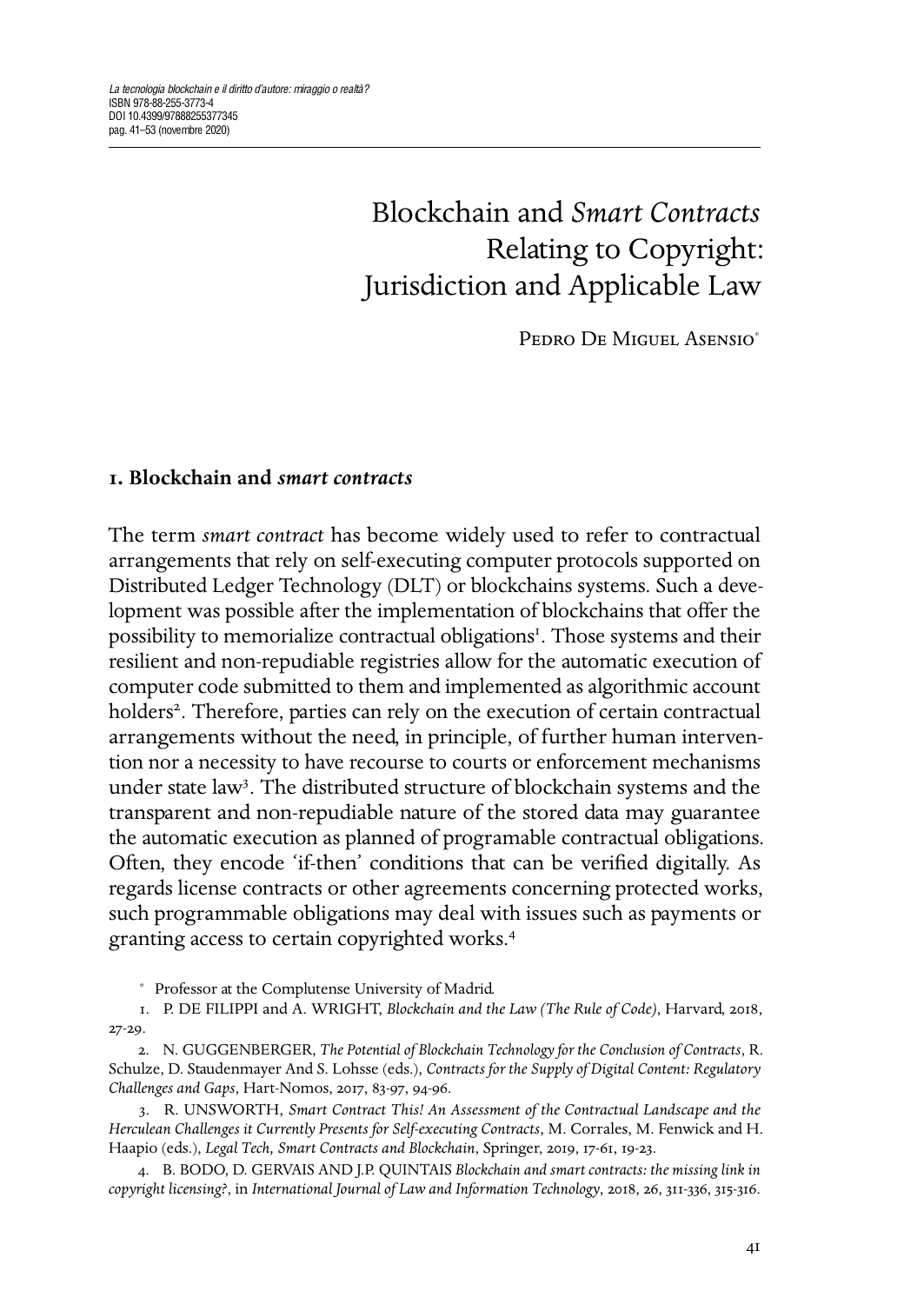#### Pedro De Miguel Asensio

Such developments have taken place in a context where the discussions about the potential significance of autonomous systems of rules to operate completely outside state laws have re-emerge[d](#page-1-0) . Relevant elements in that respect are the disintermediated, autonomous and transnational reach of DLT systems, the uncertain physical location of their records and of the devices and participants involved, as well as their reliance on peer-to-peer networks and consensus between the participants that allow the coordination needed for such systems to function. Without prejudice to the ample room recognized to party autonomy, particularly in transactions other than business-to-consumer  $(B2C)$ , including the possibility by platforms to establish their own rules binding in principle among participants, the use of DLT and blockchain systems do not alter the previous basic framework concerning conflict of laws on contracts.<sup>6</sup> This is not to deny that the increasing significance of these technologies poses new challenges. For instance, conflict of laws issues raised by claims between participants within a DLT system regarding the functioning of the system may prove demanding, particularly in permissionless systems without a central administrator .

'Smart contracts' are not a category of agreements that raise, as such, specific issues as to their classification or characterization for the purposes of conflict of laws. This conclusion should not be a surprise, since in principle *smart contracts* are usually not contracts in the legal sense, but the digital form specification of contractual arrangements<sup>8</sup>, as acknowledged even in those national systems where the term has received expressed recognition in legislation. Although legal definitions of *smart contract* are unusual, a reference can be made in this regard to the definition adopted by the Italian legislator. Under that definition, in line with the widely accepted understanding of the term in the technical sense, *smart contract* means a computer programme that operates on the basis of distributed ledgers and whose execution binds automatically two or more parties according to the effects previously defined by them<sup>9</sup>.

<span id="page-1-0"></span>. F. GUILLAUME, *Blockchain: le pont du droit international privé entre l'espace numérique et l'espace* physique, I. Pretelli (ed.), *Conflict of Laws in the Maze of Digital Platforms*, Schulthess, 2018, 163-189, 182-186.

<span id="page-1-1"></span>. See, with further references, P. DE MIGUEL ASENSIO, *Conflict of Laws and the Internet*, Edward Elgar, 2020, paras. 6.63 to 6.69.

<span id="page-1-2"></span>. A.S. ZIMMERMANN, *Blockchain-Netzwerke und Internationales Privatrecht – oder: der Sitz* dezentraler Rechtsverhältnisse, *IPRax*, 2018(6), 566-573; and A. DICKINSON, *Cryptocurrencies and the Conflict of Laws*, D. FOX and S. GREEN, *Cryptocurrencies in Public and Private Law*, Oxford, 2019, 93-137, 104-118.

<span id="page-1-3"></span>8. P. DE FILIPPI and A. WRIGHT, *Blockchain..., cit.,* 78-80; and M.K. WOEBBEKING, *The Impact of Smart Contracts on Traditional Concepts of Contract Law, JIPITEC*, vol. 10, 2019, 106-113, 107-109.

<span id="page-1-4"></span>9. See first indent of Article 8-ter (2) of *Decreto-legge n. 135 (14.12.2018) convertito con modificazioni dalla Legge n. (..) (G.U. n. , ..).*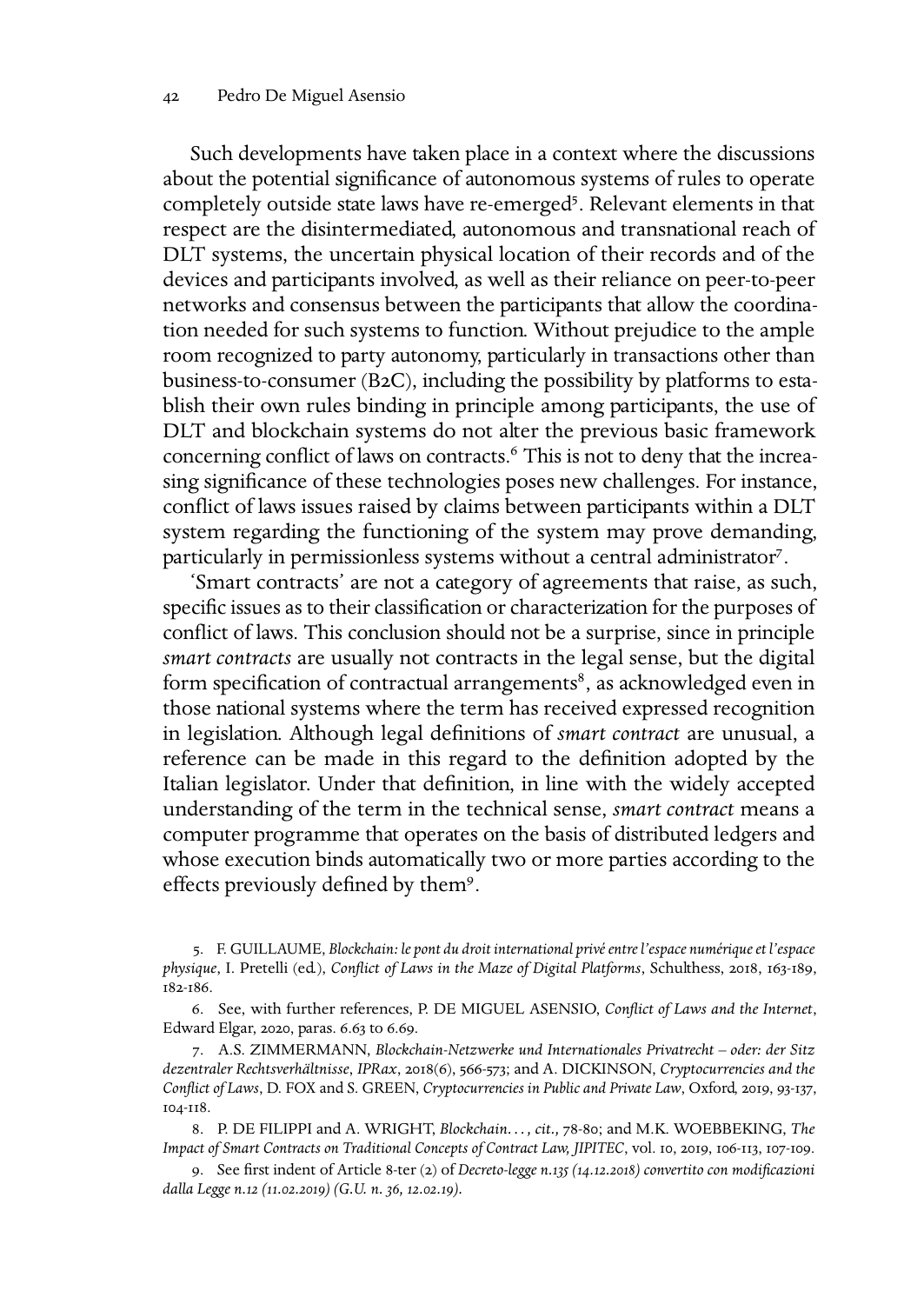Therefore, the underlying agreement between the parties that leads to the contractual promises being encoded and deployed on the blockchain remains determinative with regard to the legal nature of the contract. In typical situations, the use of DLT systems will be an issue regarding the performance of certain obligations under a contract. From the conflict of laws perspective, the characterization of such underlying relationship – that usually is only partially encoded in the *smart contract*- is decisive with regard to the international jurisdiction over the disputes between the parties and to address the choice of law issues that such disputes may pose. For instance, issues concerning the interpretation and performance of a contractual obligation – regardless of whether it is encoded as a *smart contract* or not - fall within the scope of the law governing the contract (art. 12 of the Rome I Regulation<sup>10</sup>).

This general conclusion applies also to cross-border *smart contracts* relating to copyright. The underlying contract is determinative to establish jurisdiction and the national law applicable to disputes concerning the *smart contract*. This applies to disputes that may be similar to those that arise from contracts that have not been encoded, such as claims concerning the unlawfulness of a clause, as well as to claims specific to *smart contracts* or to the use of blockchain systems. Examples of the latter may be claims regarding alleged errors in how parties' arrangements have been encoded or disputes arising from situations in which the underlying contract was terminated but the execution of the encoded transaction could not be reverted<sup>11</sup>.

#### **. International jurisdiction: choice of forum**

Contractual claims concerning *smart contracts* are not subject to a specific jurisdiction regime. As regards business-to-business (B2B) contracts, an exclusive choice of contract agreement in the underlying contract will usually be determinative with respect to the jurisdiction over any contractual claim arising from the *smart contract* concerned<sup>12</sup>. Party autonomy is a very powerful tool to provide legal certainty to B2B cross-border transactions. Under Article  $25(I)$  of the Brussels I Regulation (Recast)<sup>13</sup>, the effectiveness of a choice of court agreement is subject to certain requirements. Formal re-

13. Regulation (EU) No. 1215/2012 on jurisdiction and the recognition and enforcement of judgments in civil and commercial matters (recast).

<span id="page-2-0"></span><sup>10.</sup> Regulation (EC) No 593/2008 of 17 June 2008 on the law applicable to contractual obligations (Rome I).

<span id="page-2-1"></span><sup>.</sup> M.K. Woebbeking, 'The Impact of Smart Contracts on Traditional Concepts of Contract Law', *JIPITEC*, vol. 10, 2019, pp. 106-113, p. 111.

<span id="page-2-3"></span><span id="page-2-2"></span><sup>12.</sup> P. De Miguel Asensio, *Conflict...*, *cit.*, paras. 6.70 to 6.87.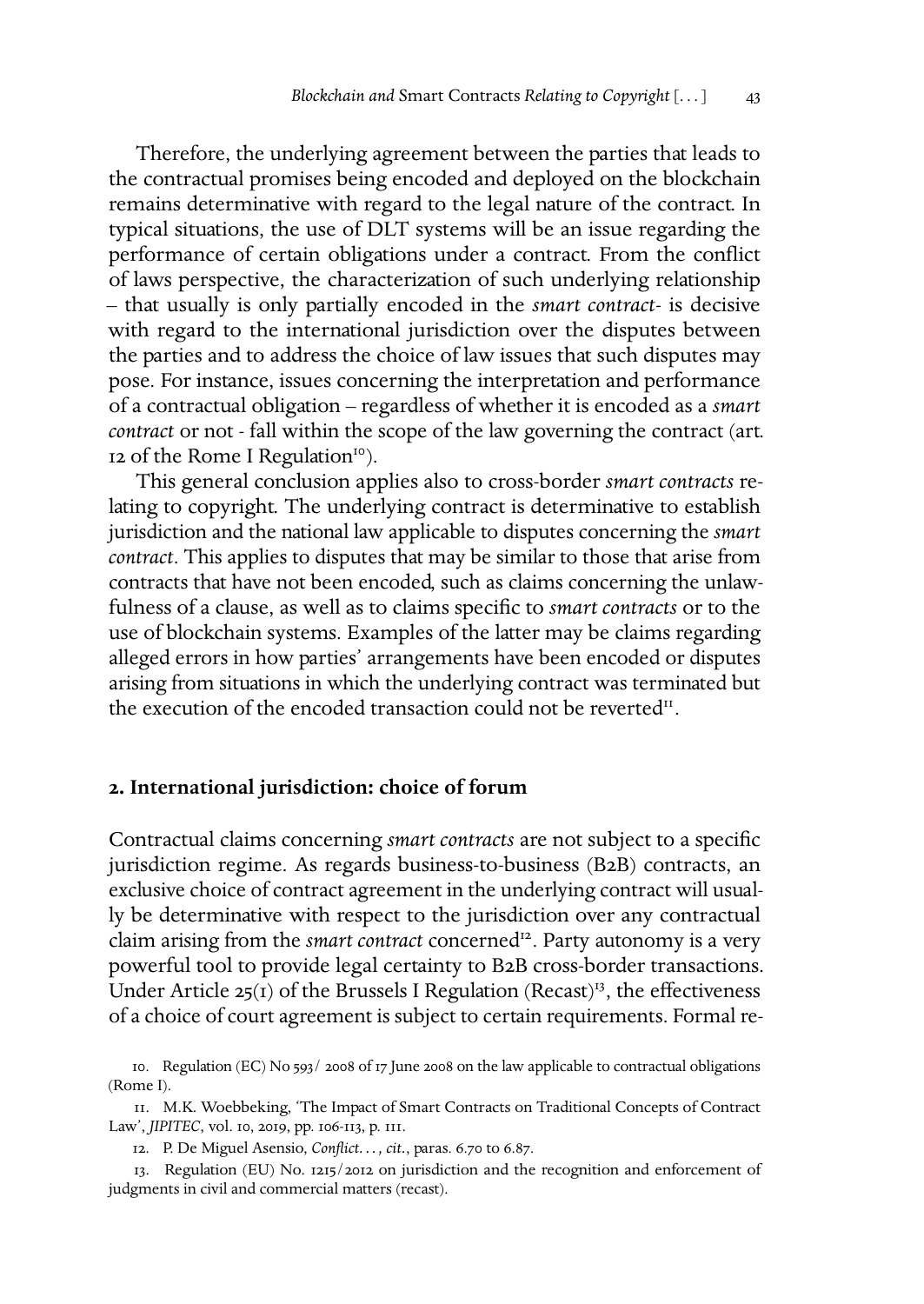quirements raise particular concerns in those situations where the choice of forum clause is part of the terms and conditions of the underlying contract. Article  $25(1)$  allows several alternative forms: (a) in writing or evidenced in writing; (b) in a form according to the regular practices between the parties; or (c) in a form which accords to the common usages in the particular trade or commerce concerned .

As regards the underlying contract, it is to be noted that choice of court agreements included in standard terms and conditions may meet the 'writing' requirement. In those situations, an explicit reference that such terms form part of the contract, which can be controlled by the other party exercising reasonable care, in addition to the actual communication to that party of the general conditions containing the jurisdiction clause may suffice<sup>15</sup>. Article  $25(2)$  provides a special rule to clarify that prorogation agreements concluded by electronic means may satisfy the requirement of 'writing' . The general terms and conditions of the underlying contract that include the choice of court clause may be accepted by the 'click-wrapping' method, provided that the other party is given the possibility of obtaining a durable record of the prorogation agreement<sup>17</sup>. A valid choice of court agreement in the underlying contract shall cover disputes between the parties concerning the performance of the resulting obligations memorialized in the *smart contract*.

Unlike the situation in B2B contracts, recourse to choice of court agreements in B2C transactions falling within the protective regime for consumers laid down in Articles 17 to 19 of the Brussels I Regulation (Recast) is subject to significant restrictions $I^8$ . The protective regime applies where certain basic conditions are met. A contract must actually have been concluded between a consumer and a trader or professional. Moreover, a consumer is only protected in situations in which the contract has certain connection to the country of his habitual residence, because the trader pursues his commercial activity in that country or directs his activities by any means to that country, and the contract is concluded as a result of such activities. Choice of court agreements in B2C transactions falling within the scope of the protective regime of the Brussels I Regulation (Recast) are only permitted in the three exceptional situations provided for in Article 19. Typical choice of court agreements included in B2C online transactions traditionally do not fall within any of those exceptions.

<span id="page-3-0"></span>14. See also Article 3 of the 2005 Hague Choice of Forum Convention and Article 23 of the 2007 Lugano Convention.

- <span id="page-3-1"></span>15. CJEU Judgment of 14 December 1976, *Estasis Saloti di Colzani*, 24/76, EU:C:1976:177, para 12.
- <span id="page-3-2"></span>16. Article  $3(c)(ii)$  of the 2005 Hague Choice of Court Convention contains a similar provision.
- <span id="page-3-3"></span>17. CJEU Judgment of 21 May 2015, *El Majdoub*, C-322/14, EU:C:2015:334, paras 33-36.
- <span id="page-3-4"></span>18. Z.S. TANG, *Electronic Consumer Contracts in the Conflict of Laws*, 2nd ed, Hart, 2015, 121-136.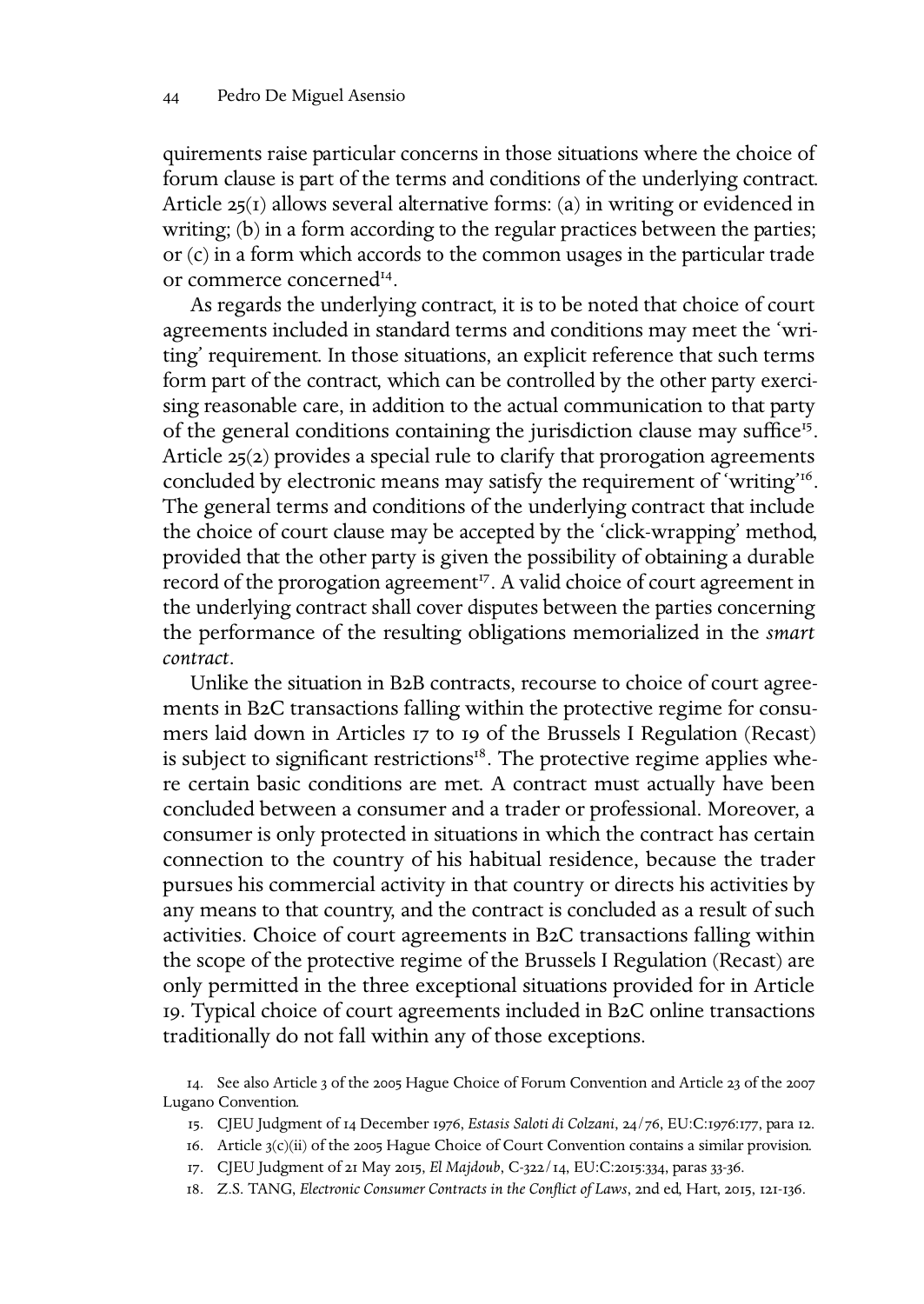#### **. Jurisdiction in the absence of choice**

In the absence of a choice of forum agreement, the interpretation of the special jurisdiction rule in matters relating to a contract laid down in Article  $7(1)$  of the Brussels I Regulation – as an alternative to the courts of the Member State of the defendant's domicile - raises particular challenges with regard to contracts that are to be performed by electronic means<sup>19</sup>. The term 'matters relating to a contract' is defined regardless of the use of electronic means for the assumption of the obligation, the conclusion of the contract or the performance of the contractual obligations at issue. Pursuant to the general rule in Article  $7(1)(a)$ , jurisdiction is conferred to 'the courts for the place of performance of the obligation in question'. Hence, the relevant contractual obligation is the one whose non-performance is relied upon to support the claim. Article  $7(1)(a)$  is only applicable to cases that cannot be classified as sale of goods or provision of services. Article  $7(1)(b)$ provides for autonomous definitions of 'the place of performance of the obligation in question' with regard to contracts relating to the sale of goods and provision of services.

The jurisdiction grounds in Article  $7(I)(b)$  of the Brussels I Regulation (Recast) are intended to establish a single forum with regard to disputes concerning all contractual obligations arising from a sale of goods or a provision of services. In the case of the sale of goods, such a place is the place in a Member State where, under the contract, the goods were delivered or should have been delivered. In the case of the provision of services, the single place of performance is located in a Member State where, under the contract, the services were provided or should have been provided. These rules apply to establish jurisdiction with regard to disputes over *smart contracts* where the underlying contract is a sale of goods or a provision of services even in situations where the obligation encoded as *smart contract* is not the delivery of goods or the provisions of service. Non-physical performance of obligations, as it is typically the case with those encoded as *smart contracts*, deserve particular attention as regards the location of the connecting factors in  $7(I)(b)$ .

Contracts concerning the supply of goods that incorporate digital content or digital services or interconnect to such content or services are in principle to be regarded as sale of goods<sup>20</sup>. Sale of goods contracts encompass the online trade of digital content in those situations involving the transfer of ownership in intangible property. The CJEU has addressed

<span id="page-4-1"></span><span id="page-4-0"></span><sup>19.</sup> P. DE MIGUEL ASENSIO, *Conflict... cit.*, paras. 6.91 to 6.124.

<sup>20.</sup> Article  $3(3)$  of Directive (EU) 2019/771 on certain aspects concerning contracts for the sale of goods seems to provide a useful indication in that regard.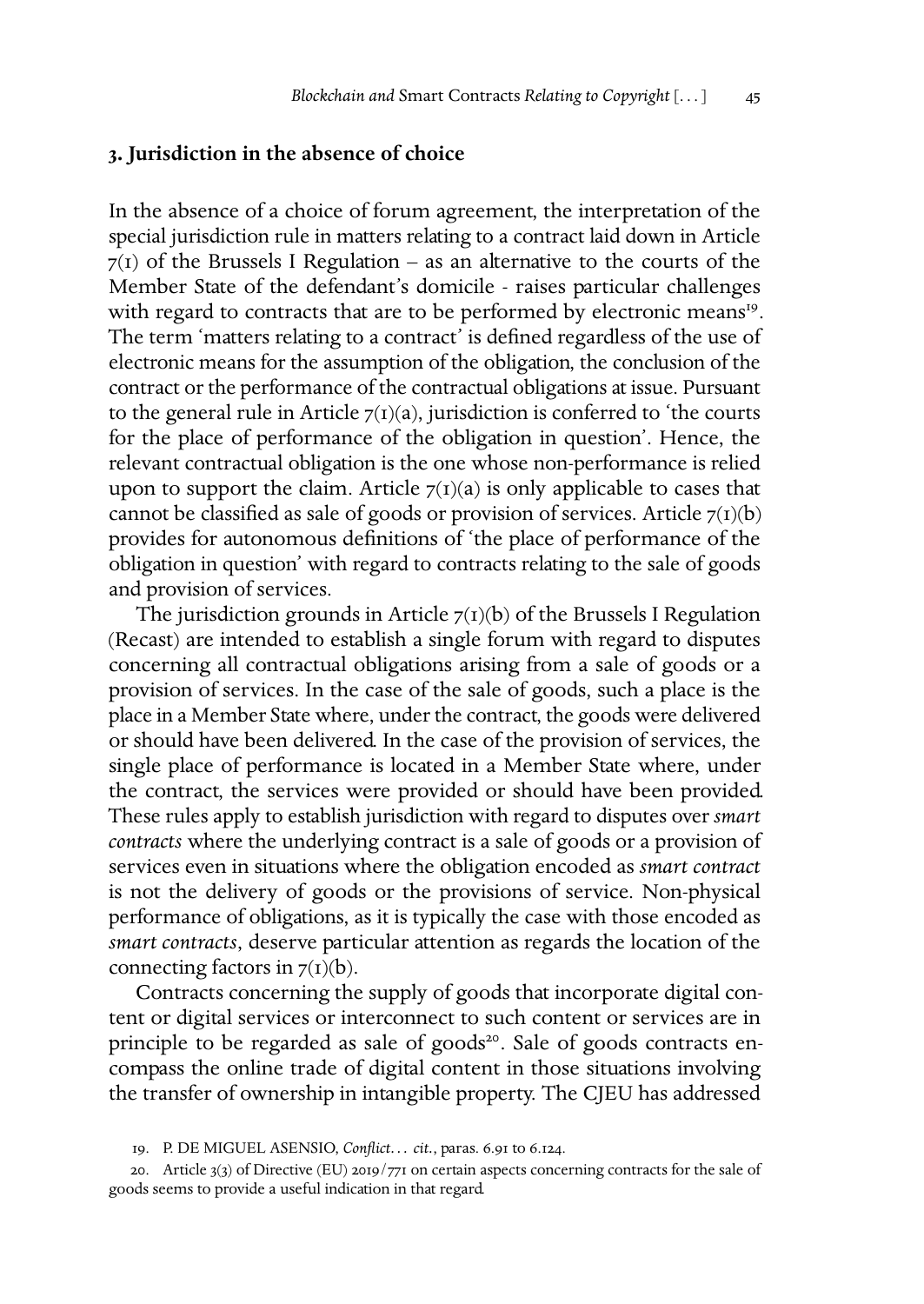the classification as 'sale' of the making available of digital content to the customer by means of a download in the context of the copyright legislation. Notwithstanding that different context, its remarks on the concept of 'sale' in its *UsedSoft* judgment<sup>21</sup> provide useful indications to establish the autonomous concept of 'sale' that may be relevant when applying Article  $7(I)(b)$  Brussels I Regulation (Recast) to contracts on digital content. The Court stated that it makes no difference whether the copy of the computer program was made available to the customer by means of a download from the rightholder's website or by means of a material medium such as a CD-ROM or DVD, since both operations involve the transfer of the right of ownership of that copy (para  $47$ ). In other situations where the making available of the digital content is not intended to be permanent, but only for a limited period of time, it appears that in principle the transaction should not be classified as a 'sale of goods'. The terms of a licence agreement may be relevant to give customers the right to use the content made available temporarily to them. However, such contracts will usually involve the provision of services relating to the making available, implementation and maintenance of the digital content<sup>22</sup>. Therefore, the better view appears to be that in most situations such contracts not involving the transfer of the right of ownership of a copy should be classified as 'provision of services' for the purposes of Article  $7(1)(b)$  of the Brussels I Regulation (Recast)<sup>23</sup>.

The identification of the place of delivery of goods and provision of services in situations where such obligations are to be performed online has been regarded as one of the most challenging issues posed by the application of jurisdiction rules to Internet transactions<sup>24</sup>. As relevant elements in this regard, reference has been made to several factors, such as: the location of the server which hosts the digital content being supplied or the data relevant for the provision of the service; the place from where that content

<span id="page-5-1"></span><span id="page-5-0"></span>21. Judgment of 3 July 2012, *UsedSoft*, C-128/11, EU:C:2012:407.

22. See by analogy the remarks of AG Bot in his Opinion of 24 April 2012 in *UsedSoft*, C-128/11, EU:C:2012:234, para 57,

<span id="page-5-2"></span>. In this connection, it is noteworthy that when establishing that a licence contract is not a contract for the provision of services, the Court referred to a contract under which the owner of an IP right grants the licensee the right to use that right in return for remuneration and undertakes merely not to challenge the use of that right, see CJEU Judgment of 23 April 2009, *Falco Privatstiftung* and Rabitsch, C-533/07, EU:C:2009:257, paras 29-32. See B. UBERTAZZI, *IP-Lizenzverträge und die* EG-Zuständigkeitsverordnung, GRURInt, 2010, 103-115. See also CJEU Judgment of 19 July 2012, Pie Optiek, C-376/II, EU:C:2012:502, paras 47-48.

<span id="page-5-3"></span>24. See, e.g., HCCH, *Electronic Commerce and International Jurisdiction*, Prel. Doc. No. 12 of August , available at <*www.hcch.net*>; D. GIRSBERGER, *The Internet and Jurisdiction based on Contracts*, in *European Journal of Law Reform*, vol. 4, 2002, 165-183, 180-182; P. MANKOWSKI, "Art 5", U. Magnus y P. Mankowski (eds.), *Brussels I Regulation*, 2<sup>nd</sup> ed., Munich, Sellier, 2012, 189-191; and S. LEIBLE, 'Art Brüssel I-VO', T. Rauscher (ed.), *EuZPR/EuIPR (Brüssel I-VO –LugÜbk)*, Munich, Sellier, 20II, 232-245.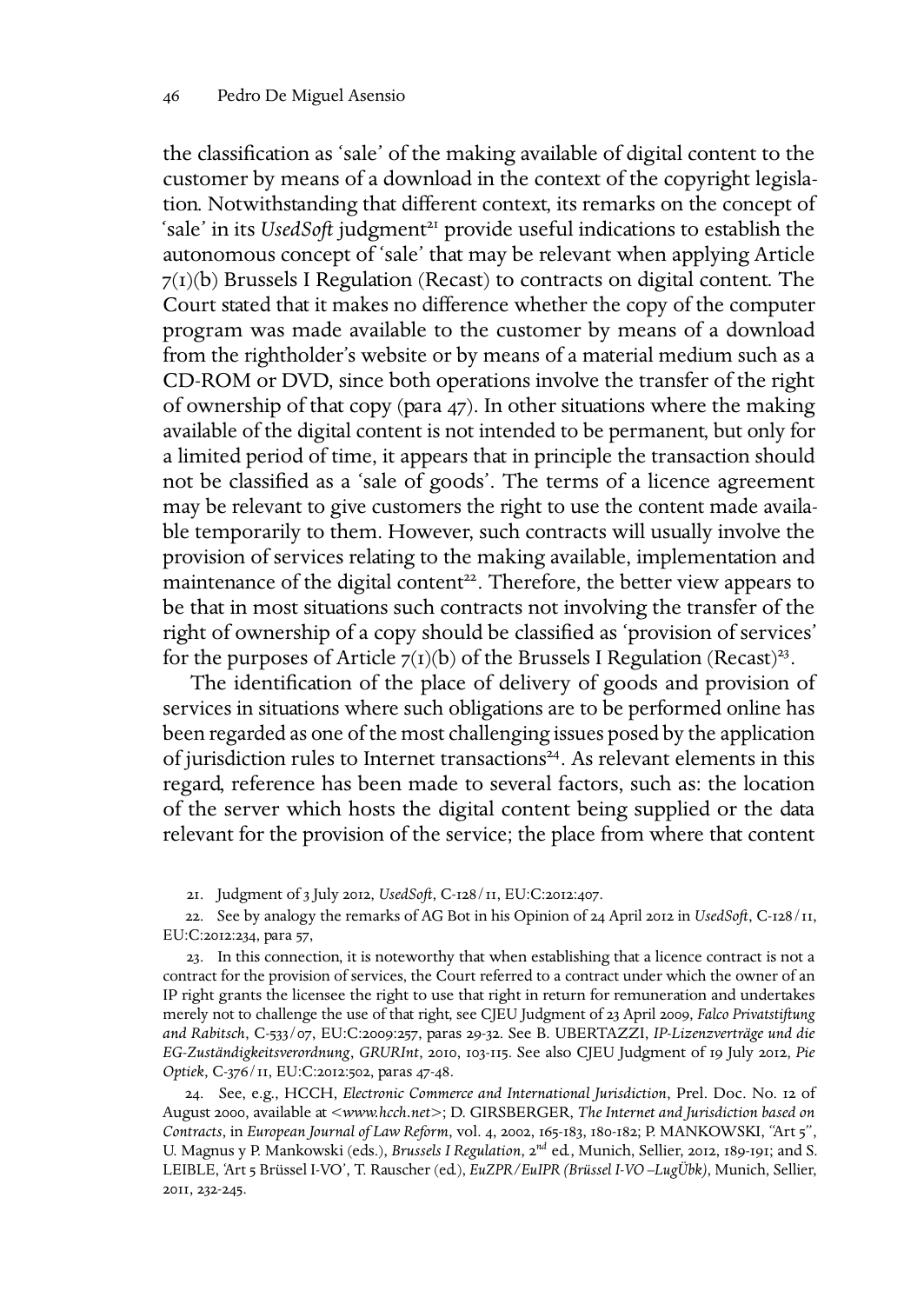was uploaded on the server or the service is administered; the seller's or provider's domicile; the place of receipt, access or downloading of the information; and the recipient's domicile. In typical situations of services provided online it appears reasonable to consider that the place where, pursuant to the contract, the main provision of services is to be carried out is the place of establishment of the service provider, where typically he organises the elements involved in the provision of the service that is made available to the recipient.

As an exception to the general framework of the Brussels I Regulation (Recast), consumers are granted a *forum actoris* in those situations in which special protection is given to them as the party of the contract deemed to be economically weaker and less experienced in legal matters (Article 18). Consumer protection is reinforced by restricting the grounds of jurisdiction available when proceedings are brought against a consumer by the trader or professional. The other party to the contract can only bring proceedings in the courts of the Member State in which the consumer is domiciled. Other grounds of jurisdiction, in particular the special rule on jurisdiction in matters relating to a contract in Article  $7(1)$  are not applicable to such B<sub>2</sub>C transactions.

# **. Applicable law: limited scope of the law governing the contract**

<span id="page-6-0"></span>In order to establish the rules applicable to cross-border *smart contracts*, a basic starting point is that the law governing the contract, as designated by the Rome I Regulation, applies in principle to all issues that may be deemed as contractual with regard to the transaction concerned, such as its formation, content, interpretation and performance. The law of the contract determines the binding force of the contract, provides the rules to interpret and supplement the terms of the contract and the limits within which the parties are free to agree on such terms. As regards obligations encoded as *smart contracts*, the law applicable to the underlying contract shall in principle be determinative, since the programmable obligations do not qualify as a separate contract. As an exception, pursuant to Article  $12(2)$ , the law of the country in which performance takes place is to be taken into consideration 'in relation to the manner of performance and the steps to be taken in the event of defective performance'. This exception is deemed relevant to minor issues such as public holidays or delivery hours , which are particularly relevant to physical performance of obligations. The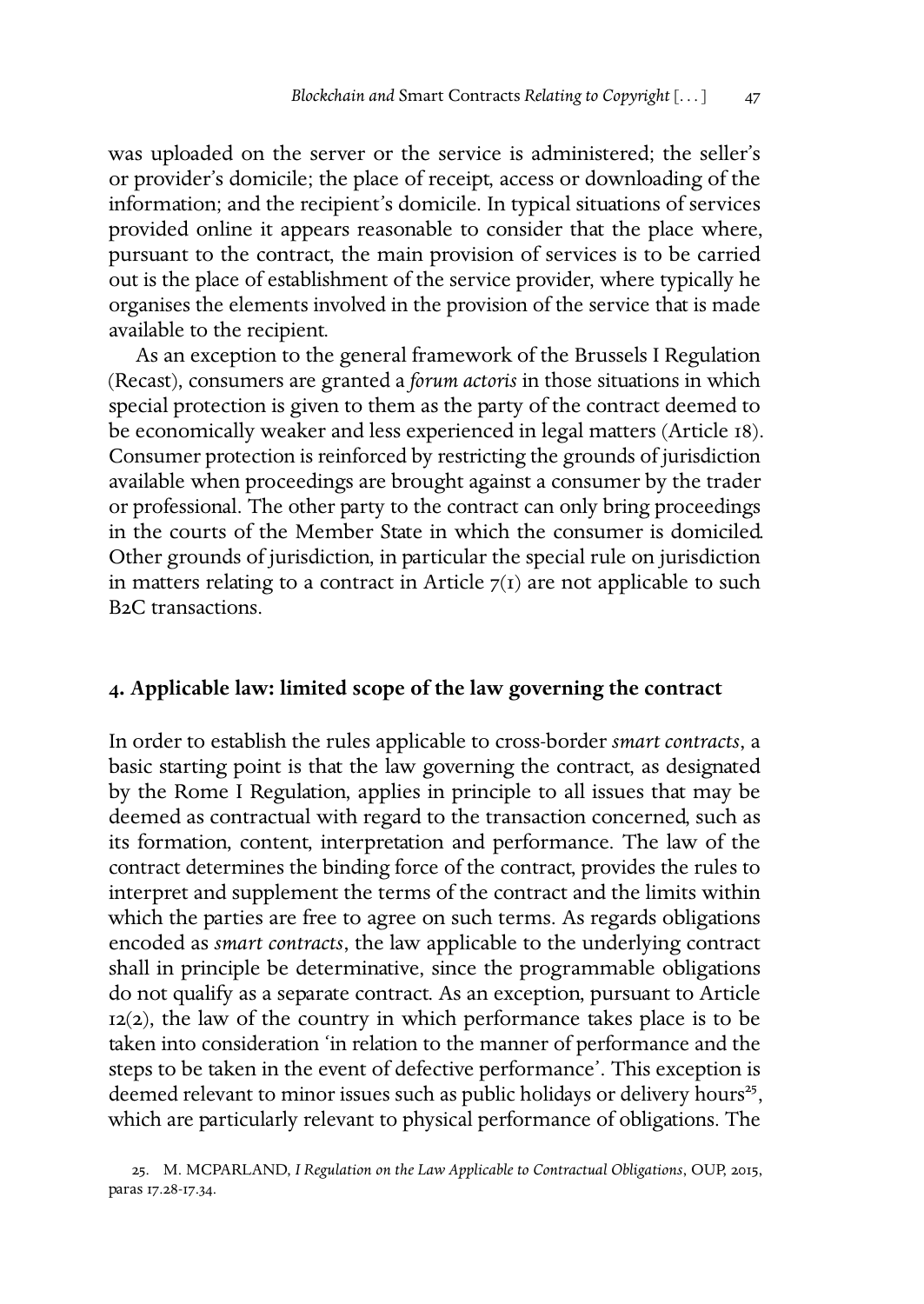location of online acts of performance and the significance of this provision with regard to such acts requires a case-by-case analysis considering the type of contract and its terms. It may not be excluded that activities involved in the online performance of a single obligation are deemed to take place in different States for the purposes of this provision.

Furthermore, according to Article  $I(3)$  the Rome I Regulation does not apply to evidence and procedure, without prejudice to the application of the rules of the law of the contract concerning presumptions of law and the determination of burden of proof. Under Article  $18(2)$ , an act intended to have legal effect may be 'proved by any mode of proof recognised by the law of the forum or by any of the laws referred to in Article II under which that contract or act is formally valid, provided that such mode of proof can be administered by the forum'. Therefore, the law of the forum may be determinative as regards the legal recognition of blockchain electronic timestamping functions in order to establish the admissibility as evidence and the effects of such records in proceedings.

Smart contracts may also involve the processing of personal data. From the EU perspective, compliance with EU data protection law will be deemed as mandatary to the extent that the situation falls within the territorial scope of application of EU data protection law in accordance with article 3 of the  $GDPR^{26}$ , regardless of the law applicable to the contract.

International copyright contracts involve other relevant aspects not subject to the law of the contract, particularly certain issues concerning copyright as such. The territorial nature of these exclusive rights greatly influences the law applicable to them in contrast to the conflict of law rules on contracts. Since IP rights are exclusive rights with limited territorial scope, protection of the relevant subject matter for the territory of several countries presupposes the acquisition or recognition of parallel rights for each of the countries or territories covered by the contract. The fragmentation resulting from territoriality may eventually lead to the application of different national laws to the IP rights which are the subject matter of a multistate license.

Characterization of transferability as an issue governed by the law applicable to the copyright itself has significant implications due to the fact that in most copyright legislations certain rights cannot be transferred or licensed. This is especially true for systems that recognize moral rights as inalienable rights which in principle cannot be waived. The law applicable to the extent of moral rights and to determine if they are waivable by

<span id="page-7-0"></span><sup>26.</sup> Regulation (EU)  $2016/679$ , on the protection of natural persons with regard to the processing of personal data and on the free movement of such data, and repealing Directive 95/46/EC (General Data Protection Regulation).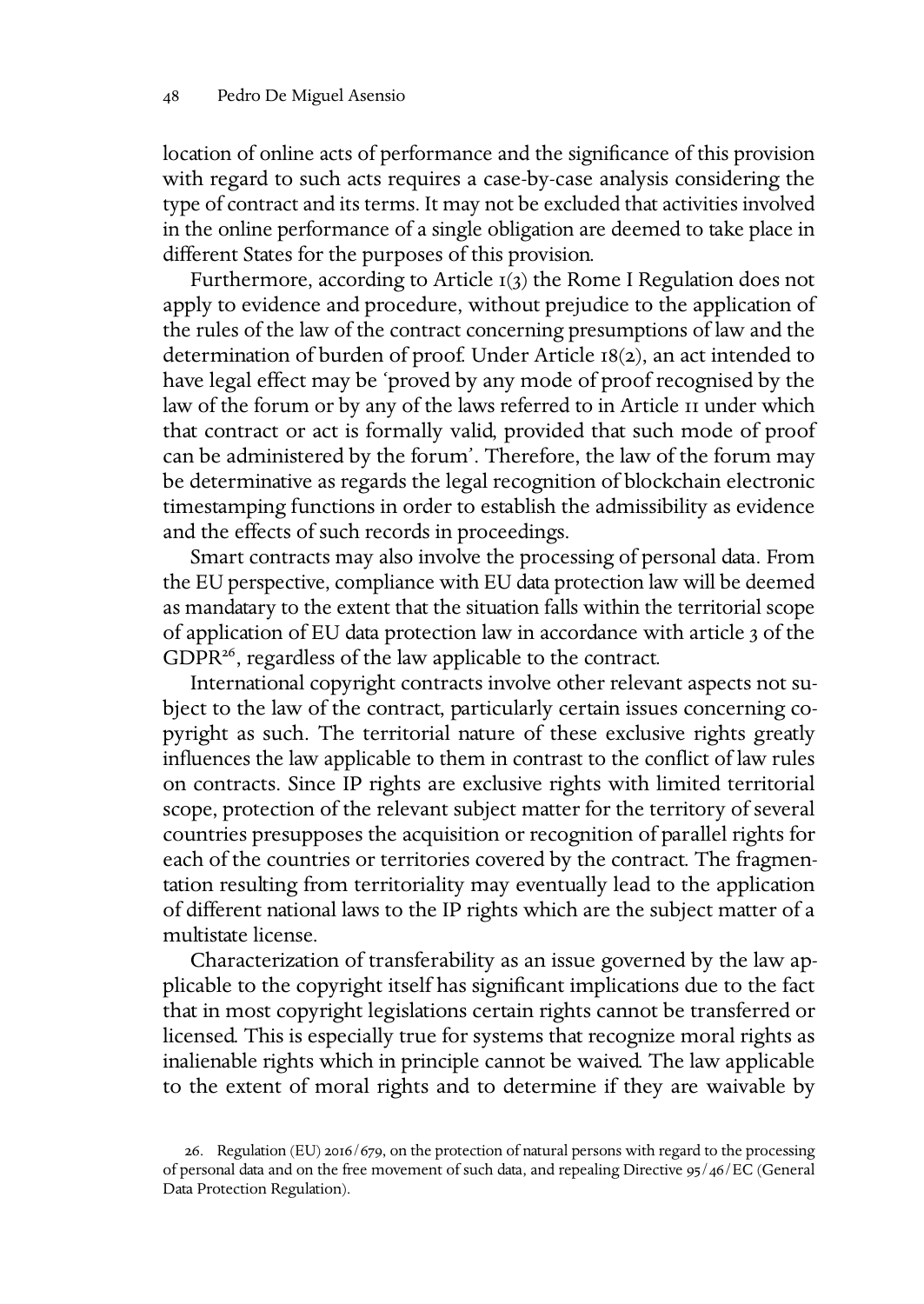means of a license is the law applicable to each copyright and not the law applicable to the contract. Furthermore, since limitations and exceptions to copyright are basic elements of the scope of protection of copyright that balance the different interests involved according to the policies of the respective copyright regime, these issues also fall within the scope of application of the conflict of law rule on copyright. The same rule applies to the possibility of waiving those exceptions or limitations<sup>27</sup>. This can be of great relevance to the position of certain licensees. All of the above-mentioned issues are governed by the law applicable to the copyright itself. The law applicable to the copyright itself - that governs transferability, registration of contracts in public registries, scope of protection, possibility of waiving moral rights, limitations and exceptions to copyright and the possibility to waive them - is the law of the country for which protection is claimed (Article 8 of the Rome II Regulation<sup>28</sup>). With respect to contracts such an approach leads to the law of the country for which rights are licensed or transferred. Recourse by the parties to blockchain technologies enabling the automatic execution of certain elements of a copyright transaction do not allow them to disregard such mandatory rules of the law of the law of the country for which rights are licensed or transferred.

#### **. Party autonomy**

As regards contractual issues, Article 3 of the Rome I Regulation codifies the principle of party autonomy in very broad terms. Choice by the parties of the law applicable to the contract is the most effective tool to provide legal certainty<sup>29</sup>. As regards *smart contract* a choice of law in the underlying contract shall in principle be determinative. According to article  $3(1)$  of the Rome I Regulation, the parties can select the law applicable "to the whole or to part only of the contract". However, the latter possibility is exceptional and only applies if a part of the contract is independent and objectively separable of the rest of the contract. It must relate to contract elements which can be governed by different laws without leading to contradictions . The fact that an obligation is encoded and its performance automated with blockchain technology is not sufficient by itself in this respect.

<span id="page-8-1"></span><span id="page-8-0"></span>27. See, e.g., article  $7$  of Directive 2019/790 on copyright in the digital single market.

28. Regulation (EC) No 864/2007 of  $\pi$  July 2007 on the law applicable to non-contractual obligations (Rome II).

<span id="page-8-3"></span><span id="page-8-2"></span>29. P. DE MIGUEL ASENSIO, *Conflict...*, cit., paras. 6.135 to 6.146.

. M. GIULIANO and P. LAGARDE, *Report on the Convention on the law applicable to contractual obligations*, OJ C 282, 31.10.1980, 1-17.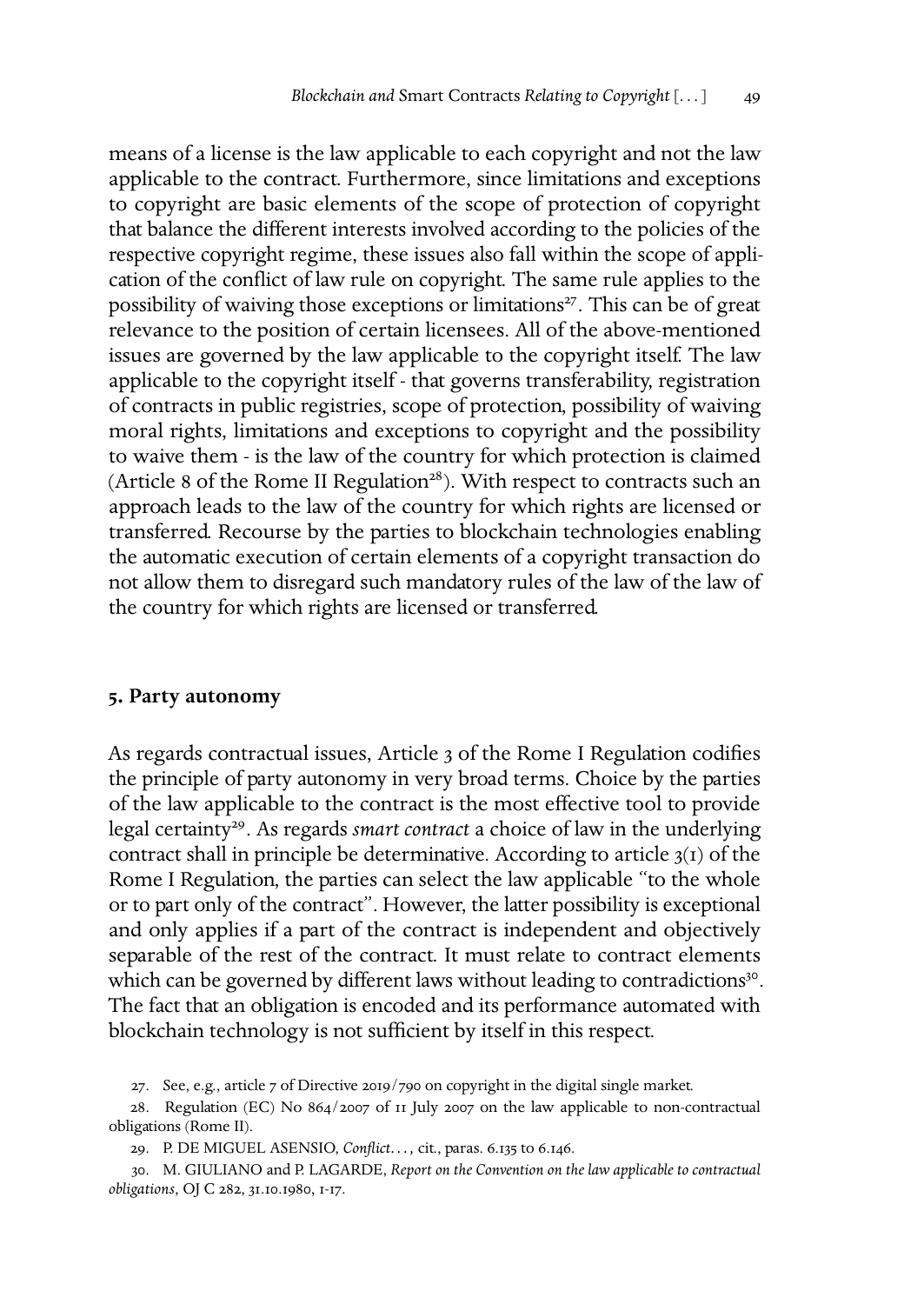The power of certain service providers and communities in the Internet context – such as platforms, social networks and DLT systems - to develop rules governing activities within such communities have brought renewed attention to the topic of the role of non-state bodies of rules as the law governing certain categories of transactions<sup>31</sup>. This is also relevant with respect to the consensus rules of so-called Decentralized Autonomous Organizations (DAOs), their self-enforcing protocols and the idea that such rules regulate the conduct of all participants in the network. Under Article of the Rome I Regulation, the parties only may choose as the law of the contract the law of a country (or a territory having its own rules of law in respect of contractual obligations), and not a mere set of non-State principles and rules of substantive contract law. The Regulation does not preclude parties from incorporating by reference into their contract a non-State body of law (recital 13).

In practice, this means that if the parties to a contract choose only a non-State set of principles, under the Rome I Regulation, the non-State body of law prevails over the law of the contract, without prejudice to the application of the provisions of the law of the contract which cannot be derogated from by agreement. Under the Rome I Regulation, a choice of a set of non-state principles and rules by the parties is to be supplemented, if necessary, by the law of the contract determined in accordance with the Regulation, whose mandatory provisions also prevail. From the perspective of the Rome I Regulation the application of non-state consensus rules to the execution of certain aspects of the encoded obligations formalized by a *smart contract* is compatible with the fact that the underlying contract between the parties remains governed by the national law applicable to the contract. The latter shall apply to the extent that its provisions cannot be derogated from by agreement.

Furthermore, significant restrictions to party autonomy in B2C transactions arise in particular from the special protection granted to consumers under Article 6 of the Rome I Regulation. The scope of application of such protective rules and the contracts covered by them are similar in the Rome I Regulation and the Brussels I Regulation (Recast), previously discussed. Choice of law agreements in B2C contracts which fulfil the requirements of Article  $6(1)$  are subject to the limitations established in paragraph 2. Pursuant to this provision, parties are allowed to choose the applicable law but such a choice may not deprive the consumer of the protection afforded to him by the mandatory provisions of the law of the country where the consumer

<span id="page-9-0"></span><sup>.</sup> See, e.g., T. LUTZI, *Private Ordering*, *the Platform Economy, and the Regulatory Potential of Private International Law*, I. Pretelli (ed.), *Conflict* ... *cit.*, 129-145, 134-136; and A. DICKINSON, *Cryptocurrencies..., cit., 107-109.*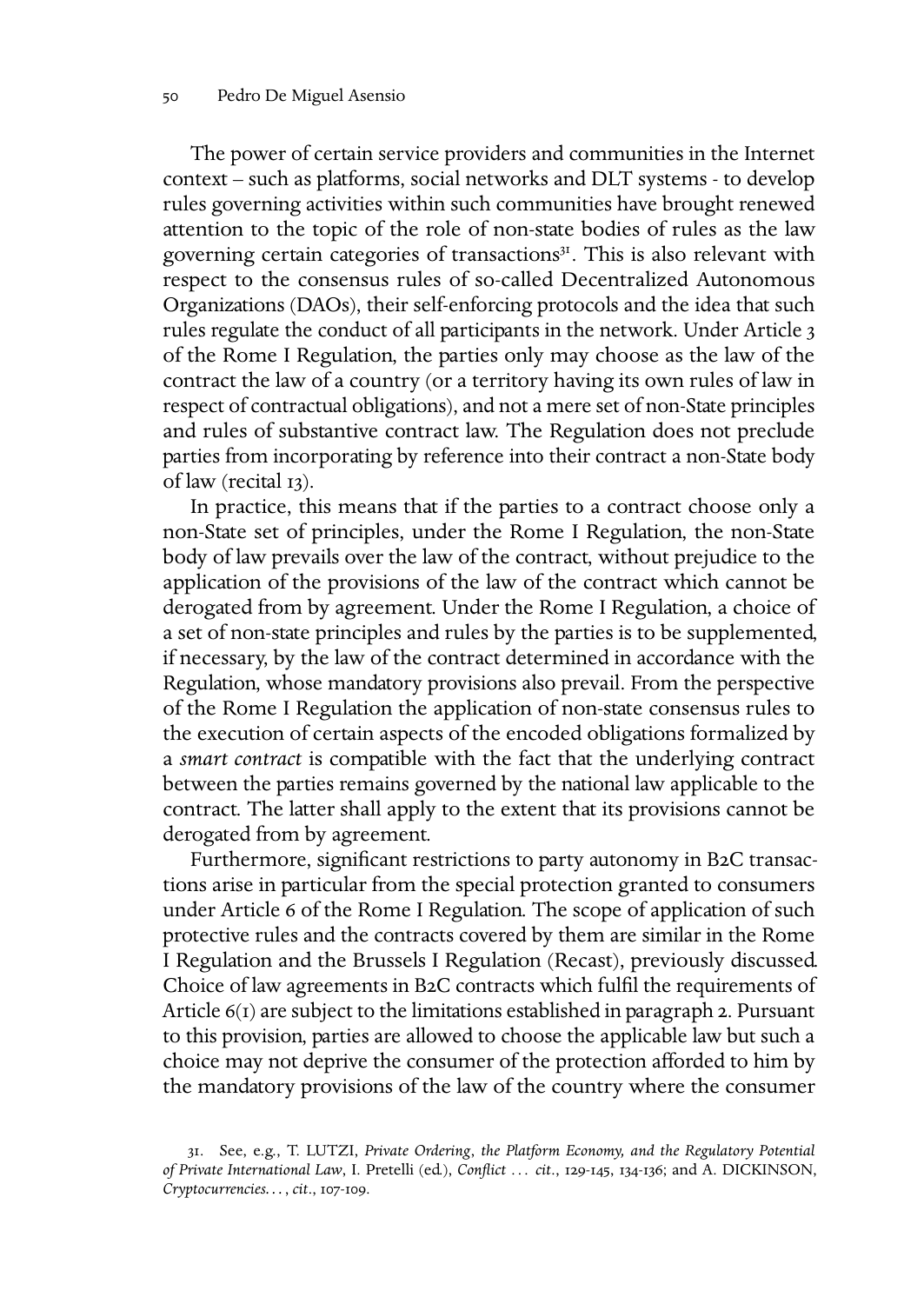has his habitual residence. Due to the mandatory nature of those provisions, the protective measures in favour of the weaker party should prevail over the chosen law in all cases in which the content of the latter does not reach the protection granted by the harmonized EU rules. Furthermore, the CJEU has held that Directive  $93/13$  on unfair terms applies to choice of law clauses .

### <span id="page-10-0"></span>**. Applicable law in the absence of choice**

In addition to restricting party autonomy to protect the consumer against a choice detrimental to his interests, Article 6 establishes, as a default rule, that consumer contracts shall be governed by the law of the country where the consumer has his habitual residence<sup>33</sup>. By establishing that the law of the habitual residence of the consumer governs, Article  $6(1)$  is intended to protect the consumer and usually leads to a different law that would be otherwise applicable under the general rules in Article 4.

The use of electronic means in the formation of a contract or the performance of its obligations do not affect the rules applicable under the Rome I Regulation to determine the law governing the contract in the absence of choice. Additionally, the connecting factors used in this regard by the Rome I Regulation focus on the habitual residence of the parties and hence their application to contracts performed online is less problematic than connecting factors that rely on the place of performance of the contractual obligations .

Under Article 4 of the Rome I Regulation the first step to determine the applicable law in the absence of choice is to assess if the contract concerned can be categorised as being one of the specified types listed in paragraph . If that is the case, the applicable law is determined in accordance with the fixed rules of paragraph I, and the resulting law can only be disregarded under the exception clause of Article  $4(3)$  of the Regulation. The fact that certain arrangements of a contract relating to copyright are encoded as a *smart contract* and that self-executing protocols and DLT are used to perform some of the obligations arising thereof, does not alter the characterization of the underlying contract between the parties for the purposes of Article of the Rome I Regulation.

<span id="page-10-1"></span><sup>32.</sup> CJEU Judgments of 28 July 2016, Verein für Konsumenteninformation, C-191/15, EU:C:2016:612; and of 3 October 2019, Verein für Konsumenteninformation, C-272/18, EU:C:2019:827

<span id="page-10-2"></span><sup>33.</sup> Z.S. TANG, *Electronic... cit.*, 160-162.

<span id="page-10-3"></span><sup>34.</sup> P. DE MIGUEL ASENSIO, *Conflict...* cit., paras. 6.147 to 6.172.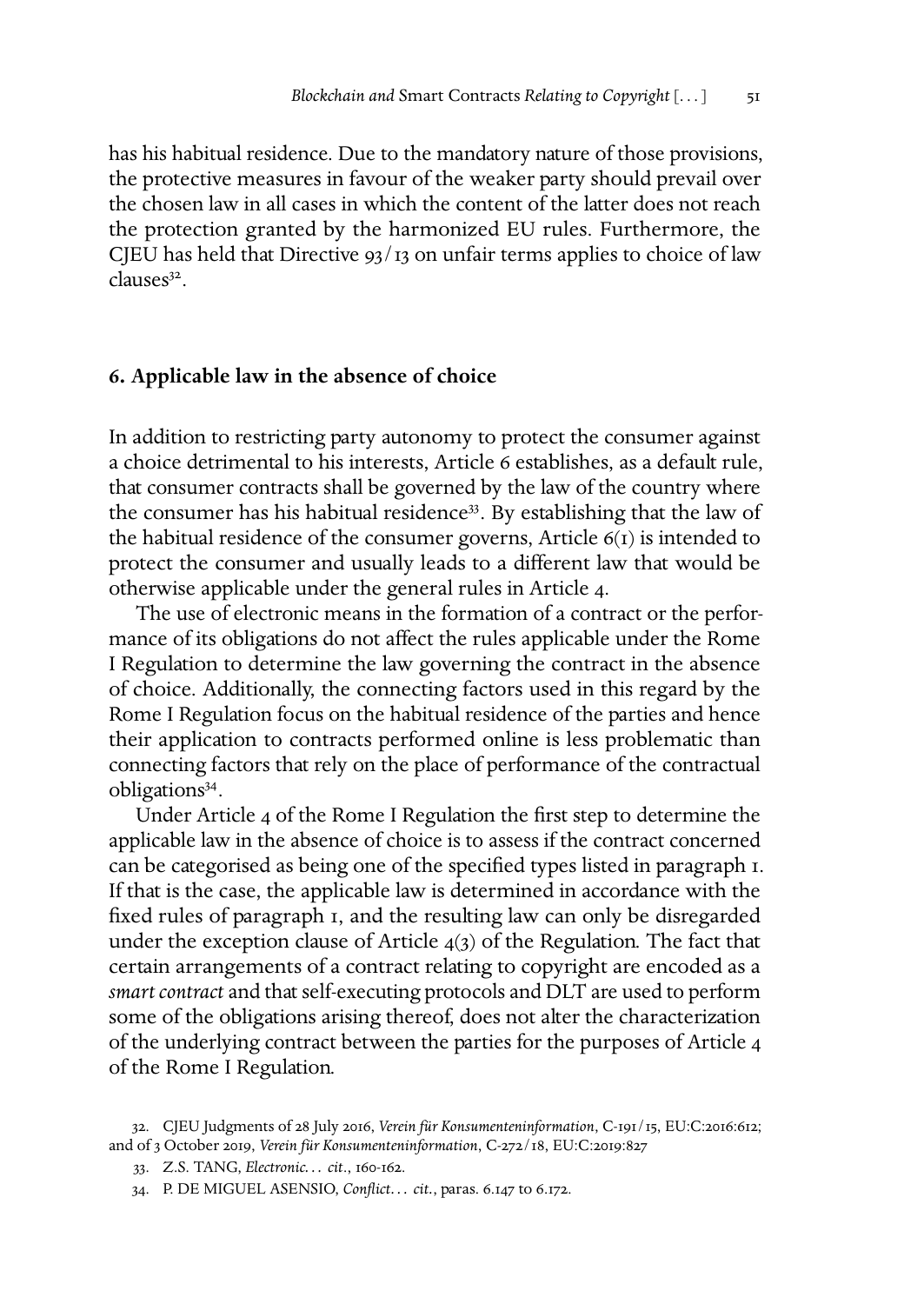Some of the rules in Article  $4(I)$  make explicit the widely accepted result of applying to the relevant groups of contracts the characteristic performance doctrine. That is the case, in particular, with paragraph (a), which establishes that a contract for the sale of goods shall be governed by the law of the country where the seller has his habitual residence, and paragraph (b), which states that a contract for the provision of services shall be governed by the law of the country where the service provider has his habitual residence. Licences and contracts relating to intellectual property rights are not mentioned in Article  $4(1)$  of the Rome I Regulation. Contracts not included in any of the categories listed in Article  $\mathfrak{q}(1)$  are subject to the characteristic performance test under Article  $4(2)$ .

The distinction between contracts for the provision of services and certain contracts involving IP rights may be of particular interest for the purposes of Article  $4(I)(b)$ . With respect to the interpretation of the concept of provision of services in Article  $\mathfrak{q}(I)$  of the Rome I Regulation, its Preamble stresses that it should be interpreted in the same way as in Article  $7(1)$  of the Brussels I Regulation insofar as provision of services is covered by that Regulation. In the light of the *Falco* judgment, typical contracts to make available digital content temporarily to users over the Internet, even if include the terms of a licence agreement, should be regarded as contracts for the provision of services when involving services relating to the making available, implementation and maintenance of the digital content. Therefore, contracts involving a licence in which the licensor performs services in granting a right to use the IP concerned are usually covered by Article  $4(I)(b)$  of the Rome I Regulation. The same should apply to all agreements where the permission for use granted to the licensee by the owner of the IP right is functionally subordinate to the main obligation of one of the parties to provide certain services to the other party.

Concerning contracts whose main object is the transfer or licence of IP rights, which are not covered by Article  $q(t)$ , the prevailing view is that it is possible to determine the performance of one of the parties as characteristic with regard to the basic types of contracts on IP rights $35$ . The party who is to effect the characteristic performance in typical assignment or transfer of rights contracts is the assignor or transferor. Also, it is widely accepted that the characteristic performance in basic licence contracts whose content consists of the permission granted by the owner of the IP right (or know-how) to enjoy it in return for payment is that of the licensor. Notwithstanding that, it can be noted that the typology of contracts relating to IP rights is

<span id="page-11-0"></span><sup>.</sup> P.A. DE MIGUEL ASENSIO, *The Law Governing International Intellectual Property Licensing Agreements (A Conflict of Laws Analysis)*, J. de Werra (ed.), *Research Handbook on Intellectual Property* Licensing, Edward Elgar, 2013, 312-336, with further references.